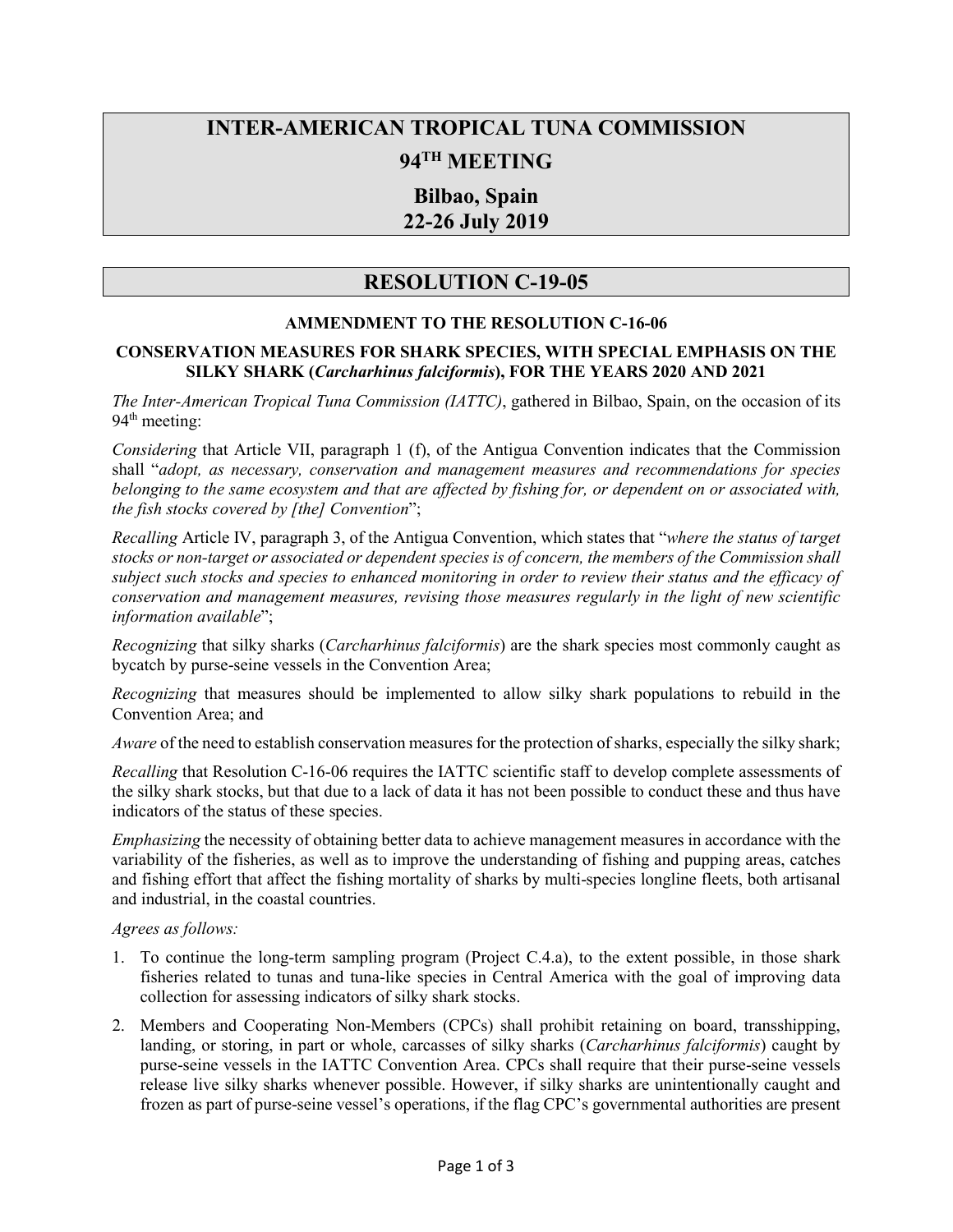at the point of landing, the whole silky shark must be surrendered to them. If the flag CPC's governmental authorities are unavailable, the whole silky shark surrendered may not be sold or bartered but may be donated for purposes of domestic human consumption. Silky sharks surrendered in this manner shall be reported to the Secretariat.

- 3. CPCs shall require all longline vessels whose fishing licenses do not include sharks as a fishing target but catch sharks incidentally, to limit bycatch of silky sharks to a maximum of 20% of the total catch by fishing trip in weight. The 20% limit is set as an interim limit in the absence of data and scientific analysis on which to base conservation and management measures, and will be revised, based on recommendations by the scientific staff, once improved species-level catch, and composition data are available.
- 4. CPCs shall require their multi-species fisheries using surface longlines<sup>[1](#page-1-0)</sup> to limit the catch of silky sharks of less than 100 cm total length to 20% of the total number of silky sharks caught during the trip.
- 5. CPCs that allow retention of silky sharks by their longline vessels, shall ensure compliance with the measures established in paragraphs 3 and 4 by means of control and inspection mechanisms, for Port CPCs and Flag CPCs as applicable, at a minimum through effective inspections at the time of first unloading in port or the catch logbooks that will allow species identification, verification of size when caught, and enforcement of applicable sanctions such as prevention of entry into markets of product caught in violation of this measure. Where applicable, internationally-recognized certification and reporting procedures for the conservation of silky sharks may be used for fulfilling the obligations of this paragraph. CPCs shall inform the IATTC Secretariat of the use of said certification procedures. Data derived from these control and inspection measures shall be communicated to the Secretariat, in accordance with IATTC data submission requirements.
- 6. CPCs shall require vessels to not fish in silky shark pupping areas, as may be adopted by the Commission, in accordance with the recommendation of the IATTC scientific staff, in coordination with the Scientific Advisory Committee (SAC),
- 7. For those multi-species fisheries using surface longlines that have captured more than 20% of silky sharks in weight on average, CPCs shall prohibit the use of steel leaders during a period of three consecutive months each year. The average proportion of silky sharks in the catch will be calculated from data of the previous calendar year. New vessels entering the multi-species fisheries affected by this Resolution and those for which no data are available from the period immediately prior shall be subject to the provisions of this paragraph.
- 8. At the SAC meeting in the year 2021 and at the subsequent meeting of the IATTC in 2021, the IATTC scientific staff shall present to the SAC an analysis of the unloading, observer, and long-term sampling program data on the catches of sharks in the fisheries in central America with which they shall also recommend any improvement of the resolution including an adjustment on the period of prohibition (paragraph 7).
- 9. CPC shall ensure that the closure period for not using steel leaders by their vessels subject to paragraph 7 coincide with the periods recommended on the basis of the analyses indicated in paragraph 8.
- 10. Vessels of less than 12 m length overall using manually-operated fishing gear (*i.e*. without mechanical or hydraulic winches) and that do not deliver to motherships at any time during the fishing trip are excluded from the application of this resolution. For this excluded fleet, CPCs shall continue working with the Commission's scientific staff on the strengthening of data-collection programs, which shall be presented at the meeting of the SAC in 2020 and 2021.
- 11. CPCs shall notify the Director, before 1 October of 2020, the single period of restricted use of steel

<span id="page-1-0"></span><sup>&</sup>lt;sup>1</sup> For the purposes of this resolution, surface longlines are those in which the majority of hooks fish at depths shallower than 100 meters and target species other than swordfish.